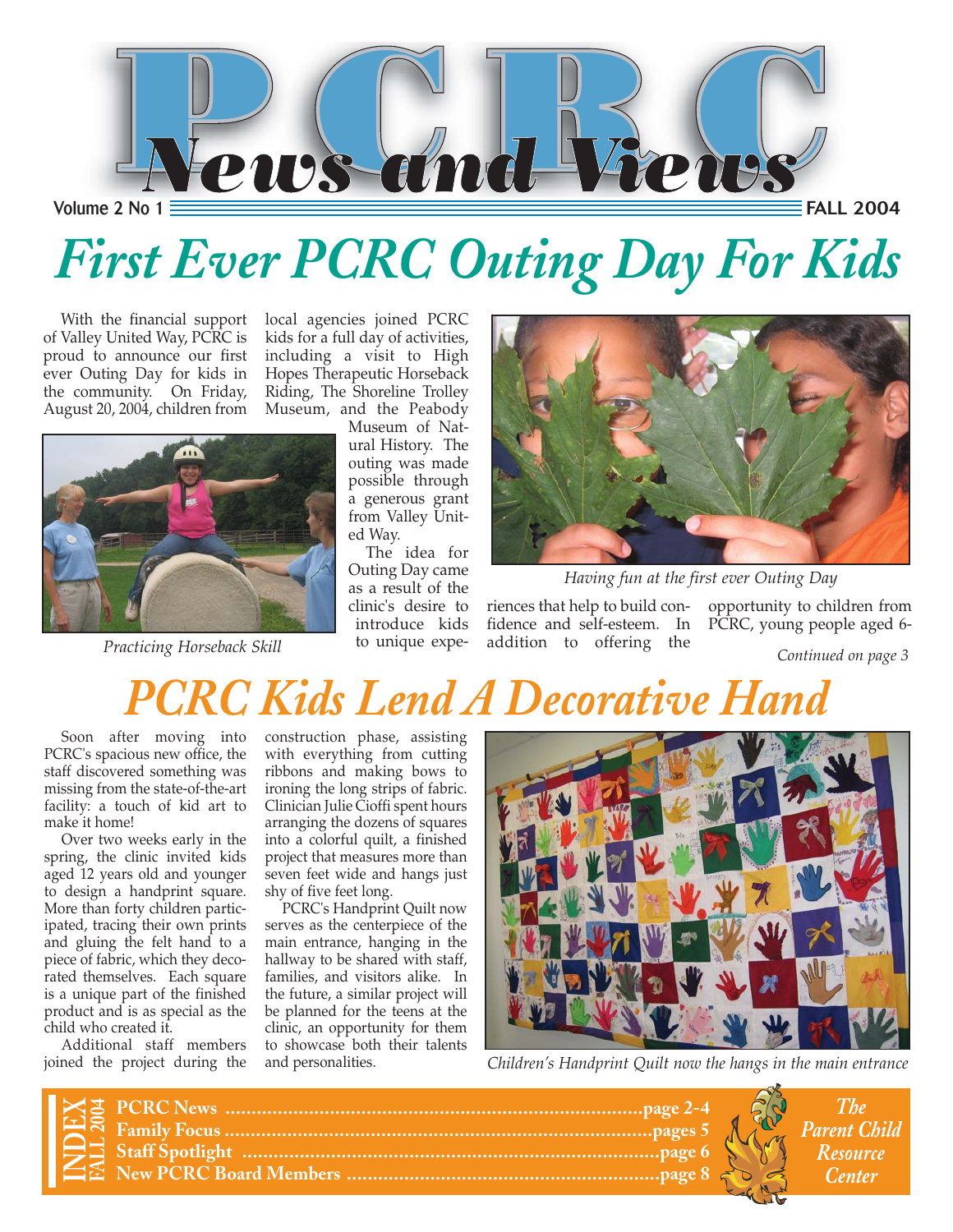#### **2 PCRC NEWS Parent Child Resource Center • Fall 2004**

# **resident's** *P* **Message**

It is with great pleasure that I write this article from the new PCRC facility on Elizabeth Street in Derby. After the effort and hard work of so many individuals, we are now totally operating from this new state of the art facility. We who serve on the Board of Directors cannot thank you enough for your contribution to this effort that will so greatly benefit the children and families in our area who need behavioral assistance. We are all very fortunate to have not only a great new facility, but also a very

dedicated and talented staff to provide so much professional assistance to our clients.

I would like to remind everyone, however, that the work is never done. As long as there is a need for behavioral health services for the children and families

in our area, PCRC will be there to meet the ever-changing needs of our community. PCRC is an agency that continues to have positive vision for the future and is always assessing how to better serve our clients.

To assist in this process, there are still many ways for you to continue to help PCRC and our clients. We always need individuals to



help us with our activities, such as fund raising, the Golf Tournament, the Annual Meeting Committee, and any other activity you would like to help with. If you have an interest in becoming more involved with our many efforts or would like to make a contribution, please

do not hesitate to contact us.

The past year has been the most productive and exciting for PCRC ever, and we look forward to the future with great expectation for continued growth and accomplishment.

David J. Marchitto President, Board of Directors.

# **Message from the Chief Executive Officer**



Greetings from Elizabeth Street in Derby! Finally, after three and one-half years of planning and waiting, we are in our clean, spacious new offices. The views of the Valley, of the Housatonic River, and even Route 8, are spectacular.

I would like to thank the many Board members who worked diligently the past several years to make the new facility a reality. And, I would

like to praise the staff, who despite packing up and moving everything from White Street in Shelton to Elizabeth Street in Derby, never missed a beat. Our offices were closed for only two days in January.

The true importance of the new facility is the opportunity it provides us to increase and improve our services to children and families in the Valley. Our staff and clients deserve the best of facilities, and the expanded space will allow us to develop additional programs. A few examples include:

• Short-term groups for families awaiting service, that provide the families with quick access to information, support, assessment and referral.

• A new group for parents called Surviving Your Adolescents.

• A program addressing the psychological, medical and life style issues related to a constellation of risk factors associated with obesity, prediabetes, Diabetes and heart disease.

The facility was a long time in coming, but it was truly worth the wait.

I would be remiss if I ended my message without mentioning the recent tragic death of Joseph A. Pagliaro, Sr. Joe was a former member of the PCRC Board of Directors. He was there for PCRC and for me personally on many occasions. He set an unparalleled example of service to community. He gave of his time and resources to help any agency, organization or individual that needed him. Thank you Joe. We miss you.

Michael J. Wynne Chief Executive Occicer

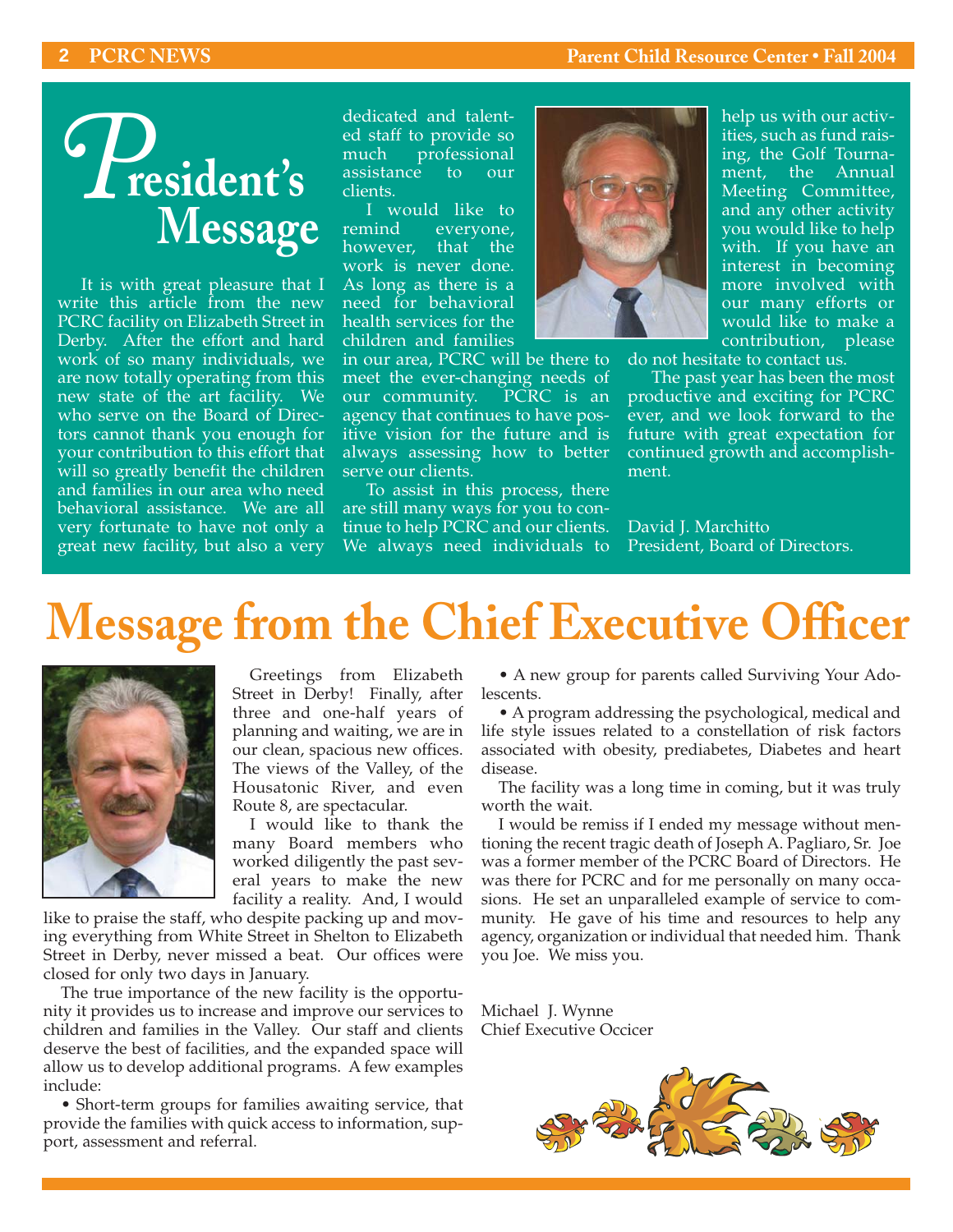#### **3**

### *Outing Day 2004*

#### *Continued from page 1*

16 from The Boys & Girls Club, DCF, The Umbrella and Valley YMCA were invited as well, making it a true community activity. The local agencies extended the invitation to kids that they serve, identifying children that would not only enjoy the event, but who would benefit socially and emotionally from such an Outing Day. All participants were provided with transportation, admission, and lunch, making it a totally cost free day for all.

The first stop on Outing Day was High Hopes Therapeutic Horseback Riding in Old Lyme, CT, a facility established to offer the proven benefits of therapeutic riding to children and adults with physical, developmental, or behavioral disabilities. Each developmentally appropriate group took part in stable management, mounted activities, and classroom activities, in a program specially designed by PCRC and High Hopes to meet the specific needs and interests of the kids involved.

Through hands-on lessons about the horses and their maintenance, the kids were introduced to the animals and the responsibilities of caring for them. Mounted activities gave



*Boys on the Bus for Outing Day* **The Valley Conduction** in the Valley. Trolley Conductor

participants a chance to experience the balance, mobility, and strength it takes to ride a horse, an opportunity many had not had before. Beyond the merits of the experience itself, the activities were largely group orientated, encourag-



*Preparing the Outing Day Lunches*

ing kids to interact with their peers. As a whole, the challenges of therapeutic riding aim to enhance self-esteem, confidence, and coordination, all within a safe environment and social setting.

Following a brown bag picnic lunch at the High Hopes facility, Outing Day continued with visits to the two local museums, where participants continued their learning adventure. After their morning riding horses, the kids took a trip on the historic trolleys, then traveled through history to the time of the dinosaurs. PCRC staff accompanying the children throughout the day learned a thing or two as well!

This full day event was an exciting way to enhance the relationship between PCRC and other community agencies, and, especially, to introduce local kids and teens to unforgettable

experiences. With additional funding from generous supporters in the future, PCRC hopes this year's Outing Day will be the first of many similar projects that continue to build the bond between the family of services offered in the Valley.





### **5th Annual PCRC Golf Tournament**

The Parent Child Resource Center Fifth Annual Golf Invitational sponsored by Hasler Mailing Systems and Solutions, Inc, was held on June 7, 2004. The weather was beautiful for the twelve teams of golfers at the newly refurbished Highland Golf Club in Shelton.

The tournament was won by the Hasler team of John Vavra, Glenn Reifinger, George Hess and Gary Holforty. Riverview Funeral Home placed second and Advanced Mailing Solutions third. Closest to the pin honors went to Vin Guarino of Amity Mortgage and the Longest Drive contest was won by Gary Holforty of Hasler.



*Jim Guarrera, PCRC Board Member Pat Carey, Steve Guarrera and Chris Carey*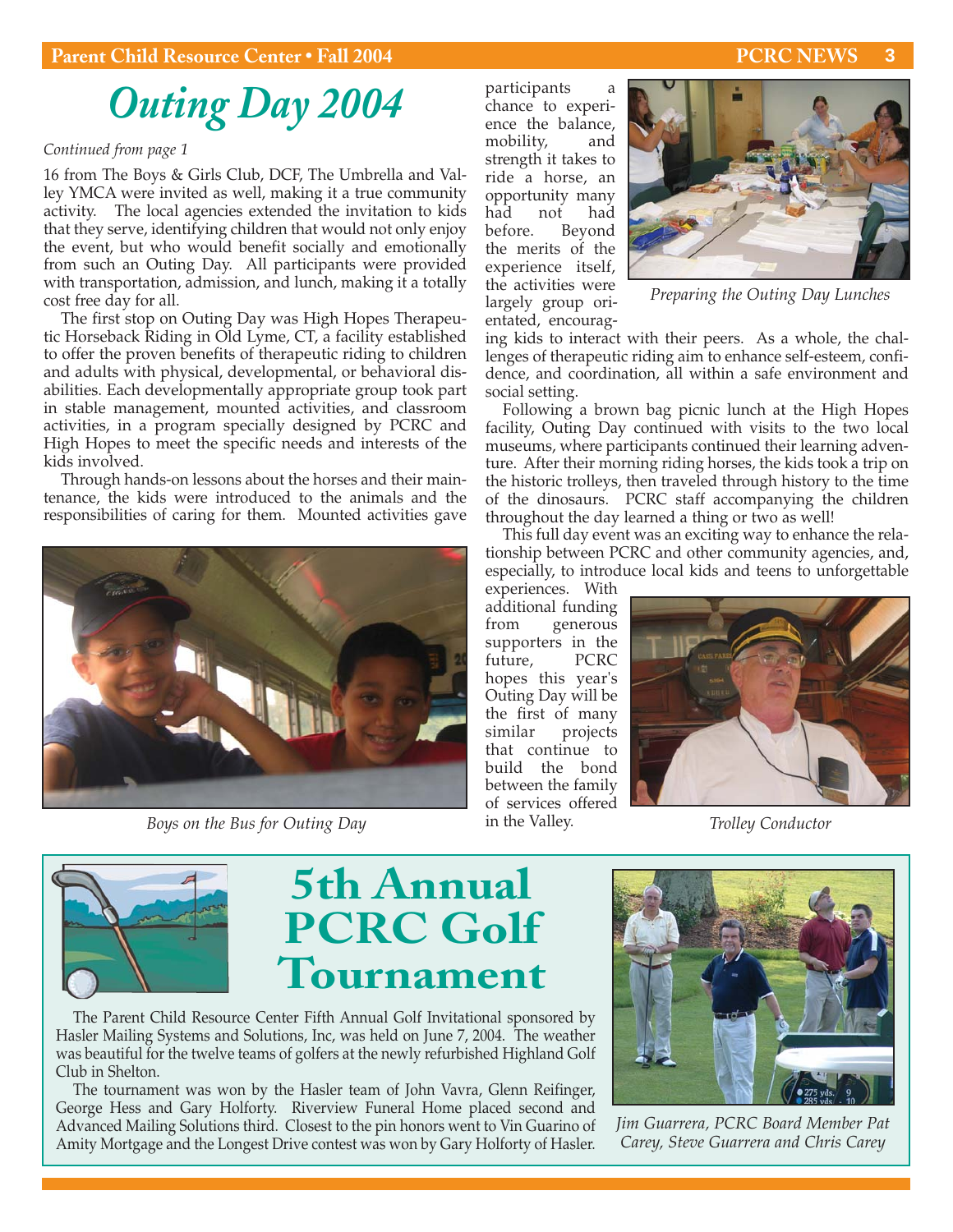# NEW FACILITY FOR PCRC!

### *Welcome to Our New Home!*

On January 13, 2004, a new era in PCRC history began when the agency opened the doors of its new facility at 30 Elizabeth Street in Derby. In October 2000, PCRC purchased the 7,000 square feet of unfinished condominium office space. A successful Capital Campaign followed, with major

support from the Connecticut State Bond Commission, grants from the Katharine Matthies Foundation and the Community Foundation for Greater New Haven, and the generous support of numerous individuals and businesses throughout the Valley.

Architectural plans were developed by H & R Design of

Danbury, and construction began in December 2002. The facility, designed with the needs of clients and staff in mind, features large business office and waiting areas, seventeen private offices, an observation room, staff break



room and a large conference room. The facility also features state-of-the-art telephone and computer systems, which have greatly improved service delivery as well as client and staff satisfaction. Please call the office if you would like a tour of the new facility.

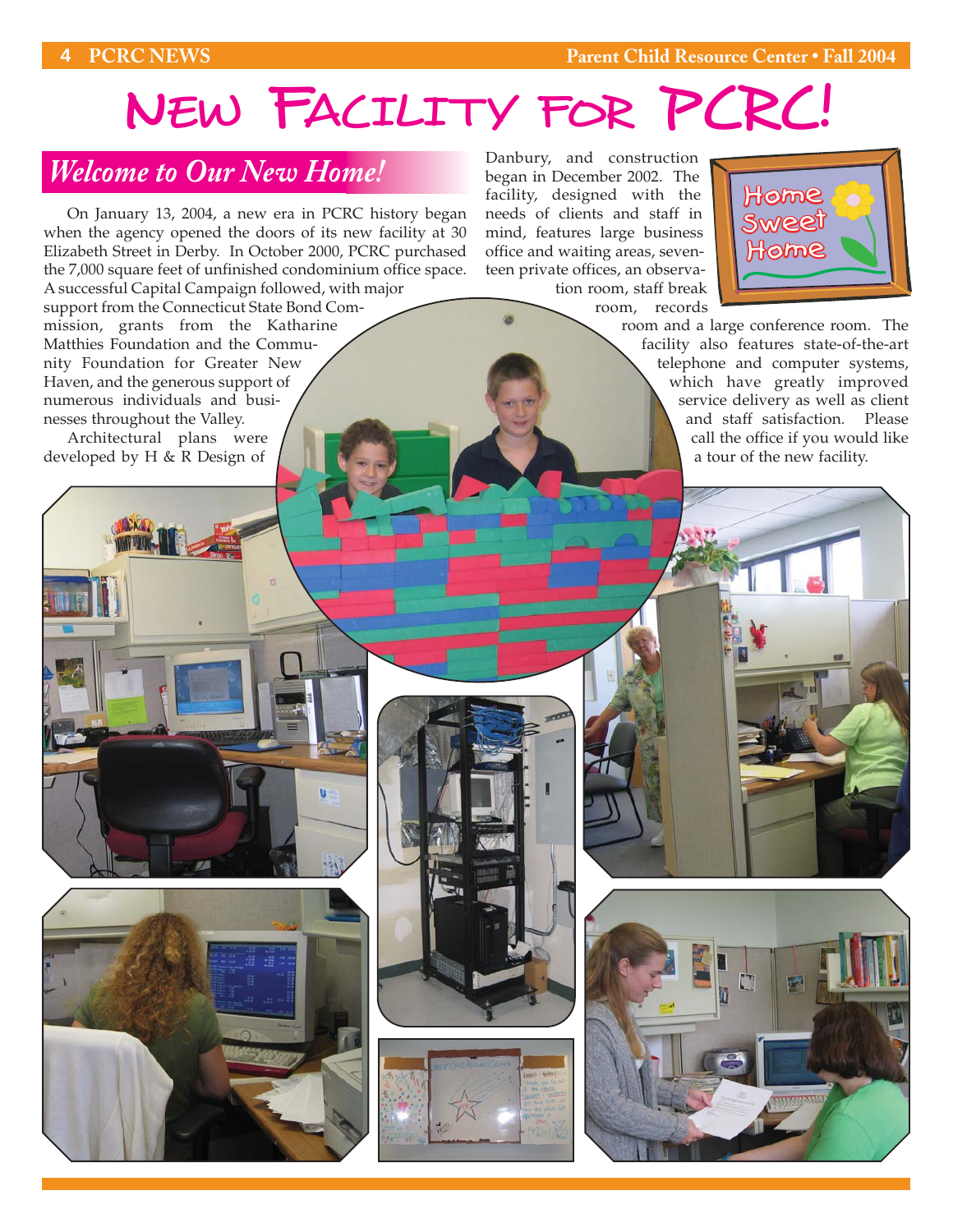### KATHARINE MATTHIES FOUNDATION AWARDS GRANT TO PCRC

In late July, the Center received notification that the Katharine Matthies Foundation decided to award a grant in the amount of \$30,000 to "help pilot a program for the growing population of children who are at risk both medically and behaviorally" from a constellation of risk factors related to obesity, prediabetes, Diabetes and heart disease. According to Laura Mutrie, Director of Clinical Services, the idea for the grant proposal was "based on our own first-hand experience and a preponderance of emerging research that documents the harmful emotional and physical effects of these risk factors for children and adolescents now and in their futures." The agency is looking forward to working in conjunction with experts from the fields of Family Nursing, Psychiatry, Nutrition and Exercise Physiology to develop a curriculum for two separate groups; one for school-aged children and the other for adolescents. Shanna Alexander, a student intern, will devote more than half her hours to the development and implementation of the program. The hope is that after a successful pilot program is instituted, this project will be able to be funded and repeated regularly throughout the community in an effort to prevent negative outcomes such as anger, bullying and stress, and to educate children, teens and their families about the risks related to this constellation of symptoms. The agency is grateful to the Matthies Foundation for their generous support.

#### Fast Facts

#### **Type 2 Diabetes**

Before 1992, Type 2 accounted for 2 to 4 percent of all childhood diabetes - by 1994, the number was up to 16 percent.

As obesity in young people has increased, so has the diagnosis of Type 2 diabetes in the same population. The dramatic rise is not coincidental - obesity is reported to be a significant factor in developing the disease.

#### **High Cholesterol**

Researchers have discovered that children and adolescents should have minimally 20-30 minutes of physical cardiovascular activity three times a week, as well as knowledge about healthy eating habits, to reduce cholesterol.

#### **Heart Disease**

Studies have shown that prevention of heart disease starts with good eating habits at a young age. Experts state that the most effective measures of intervention can happen at as young as 3 and 4 years old.

#### **Overweight Adolescents 12-19 Years Old Trend Since 1963**



### WEBSITES TO EXPLORE

www.4girls.gov www.kidshealth.org/teen/food\_fitness/ www.teengrowth.com/ www.healthinschools.org/sh/obesity.asp

> uick Tips  $\boldsymbol{\ell}$

Not all overweight children need to lose weight growing adolescents can also make a plan to reduce their weight gain, so that they can grow into their current weight.  $\mathcal{O}_\epsilon$ 

Encourage children to drink a lot of water and to Encourage children to drink a lot of water and to limit intake of beverages with added sugar, including soft drinks, fruit juice drinks, and sports drinks. Not only is this a good way to cut down on excessive empty calories, but drinking a lot of water can also reduce hunger between meals.

Food should not be used as a reward or punishment. Food should not be used as a reward or punishment.<br>
Meals should provide some choices, rather than being dictated, and children should be urged to eat slowly.

Sedentary activities, such as watching TV or playing Sedentary activities, such as watching TV or playing<br>video games, should be limited to less than two hours per day. Kids should be encouraged to participate in sports, biking, swimming and other activities with their friends, and families should find physical pastimes to enjoy together. Remember - adults need exercise too!

Be sensitive and supportive of your child by focusing on his or her positive attributes as you make changes as a family. Confident kids with good self-esteem will feel good about making healthy decisions!  $\mathcal{O}_i$ 

Make healthy changes as a family to encourage your child's choices. Allow him or her to help plan meals or Make healthy changes as a family to encourage you child's choices. Allow him or her to help plan meals activities, and adopt the new lifestyle for yourself as well.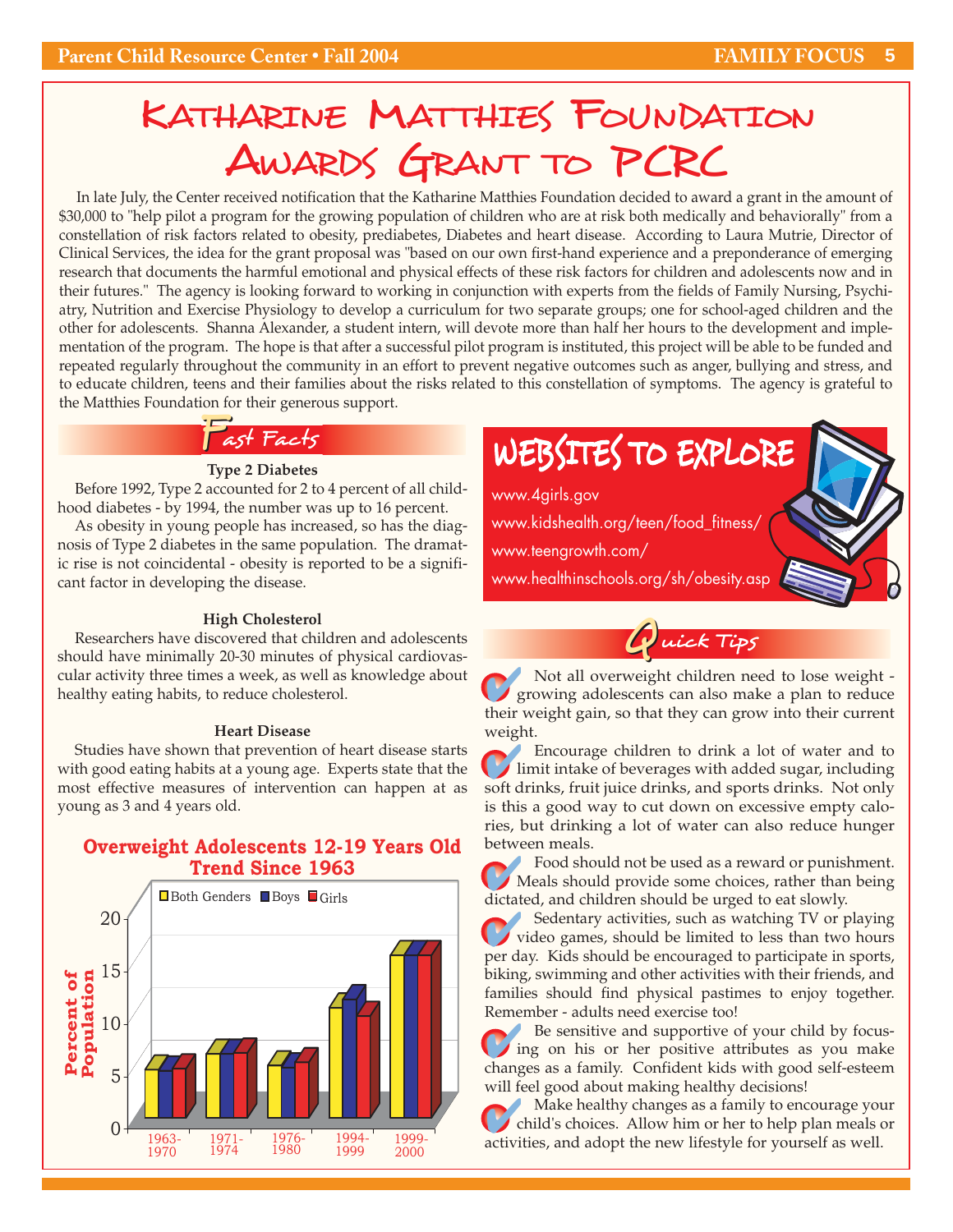

#### *Clinician Earns License*



*Kathryn Adams, LCSW*

The Child Guidance Clinic is proud to announce that Kathryn Adams is now a Licensed Clinical Social Worker. Kathryn, a clinician at PCRC for close to three years, passed the Connecticut state licensure test in June. "Becoming an LCSW has been a personal goal of mine, and PCRC really encouraged me to pursue professional development," she says.

Congratulations, Kathryn!

*Connecticut Society for Clinical Social Work Awards Scholarship*



*Rachel Alpert*

Rachel Alpert, a former PCRC intern and current member of the per diem staff, was recently awarded with the Elizabeth Capron Scholarship by the Connecticut Society for Clinical Social Work. "This award is a special honor because it represents the support of people already working in the field," Rach<mark>el says. Rachel</mark> recently accepted a position as a School Social Worker in Milford that allows her to continue her clinical work as a per diem employee at PCRC. The agency congratulates her on this award and wishes her luck for a successful career!

#### *Best Wishes for Bob*



*Bob Jacobs*

At the end of the summer, PCRC staff said goodbye to Bob Jacobs, a Child Guidance Clinician at the agency for nearly two years. Bob will be leaving Connecticut for his new home in Atlanta, Georgia, where his fiancé now resides. While at PCRC Bob committed himself not only to his clients, but to improving his skills as a clinician as well. PCRC wishes Bob the best of luck in Atlanta and congratulates him on his engagement.

Thanks for the memories, Bob!

#### *New SOC Coordinator Joins Full-time Staff*

Lori Tatro, a 2004 graduate of the Fordham University Graduate School of Social Services with a concentration in Social Work and the Law, joined the staff of PCRC in June as the Systems of Care Coordinator. Lori



*Lori Tatro*

has quickly become a valued and respected member of the staff. She says, "So far I have learned a tremendous amount about Valley resources and the families we seek to serve." Lori adds that, "I am looking forward to strengthening relationships in order to provide a more comprehensive team approach to the provision of services for SOC clients."

#### *Early Childhood Consultant Shares Her Skills*



*Linda Flach*

For many local early childhood educators, Linda Flach, PCRC's Early Childhood Consultant, has become a valuable resource for information. As the coordinator of the Early Childhood Consultation Program in the Valley, Linda has also developed an impressive collec-

*Continued on next page*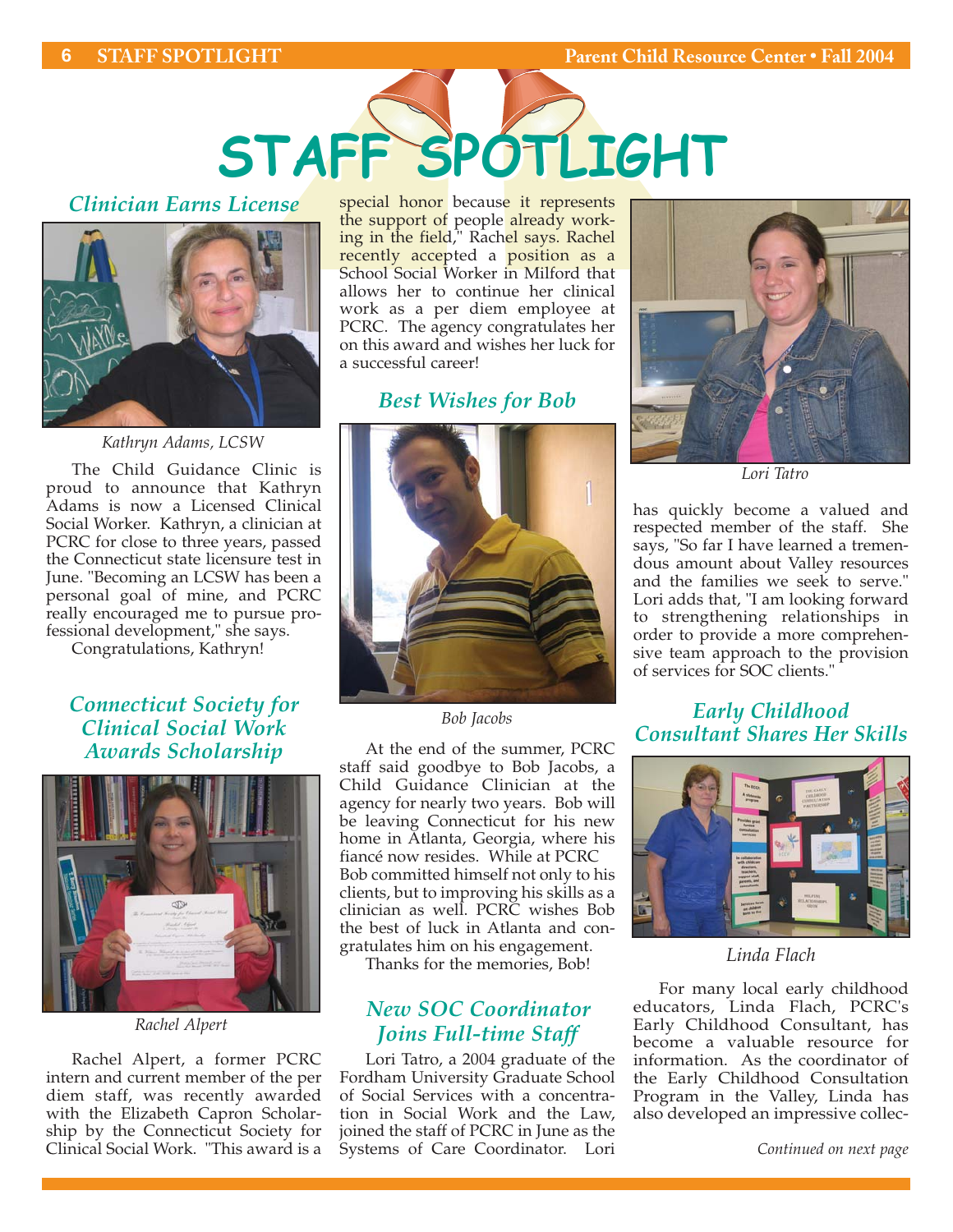#### **Parent Child Resource Center • Fall 2004 STAFF SPOTLIGHT**

**7**

### *Staff Spotlight -*

*Continued from previous page*

tion of presentations and trainings which have been shared with daycare centers and pre-school staffs. Recent discussions have centered around picky eaters, sleep concerns,

and ways to incorporate social skills training into the class curriculum.

To prepare for the new school year, Linda will be presenting on the topic of "Transitions Within the Classroom" to help children cope with change. "It's important for teachers to develop ways to make change more palatable to children by setting routines," she says. "By making them conscious of schedules and time, they are better able to handle shifts from one activity to another."

Linda is also waiting to hear from the Graustein Foundation regarding a proposal to develop and present additional trainings with a focus on infant and toddlers.

### **Reputation Grows as a Center for Learning**

For many years, The Lower Naugatuck Valley Parent Child Resource Center has provided students of social work with the opportunity to experience the demands and merits of working in a clinical setting. The interns joining the staff in the Fall of 2004, however, will be the inaugural class to enjoy a brand-new learning environment. Beginning in late September, PCRC will be hosting five student interns, the largest class ever to join the staff.

Because the new Derby facility was designed specifically with students in mind, the Clinic can comfortably accommodate a growing number of interns. With the advantages of the state-of-the-art clinic facility and a committed, knowledgeable staff, PCRC is quickly becoming a sought-after place-

ment for interns at several esteemed universities. Former intern Rachel Alpert notes, "Interns…can look forward to an incredible year of challenges, rewards and professional growth."

Columbia University, Fordham University, and Southern Connecticut State University have referred students to PCRC for the 2004-2005 school year. The number of candidates who applied for the few intern spots available is a sign of the excellent educational reputation that PCRC has earned as a center for quality training of Master's of Social Work students.

#### *Meet the Interns*

This year's class - Shanna Alexander, Sarah Manheim, Kelly Dana, Meghan Geary, and Jodi Serra - will experience, among other things, hands-on clinical treatment, team meetings, and the development of several exciting groups. Each brings an impressive background of experience and skills, and they will learn not only from PCRC, but from each other as well.

Shanna Alexander is a student from Columbia University with a background in mentoring and tutoring young students. She has also been active in the Native American Cultural Society. Shanna will be working closely with CEO, Michael Wynne, as well as helping to implement a new program funded by the Katharine Matthies Foundation.

Also a student of Columbia University,

Sarah Manheim is a first-year MSW intern. Her background includes extensive volunteer activities as a child care provider and youth group advisor.

As an intern from Southern Connecticut State University, Kelly Dana is studying for her MSW with concentration in Children and Families. She currently works as an Outreach Substance Abuse Counselor at Child Guidance Center in Bridgeport.

Meghan Geary is a student from Fordham University with experience working with a variety of populations. Her background includes facilitating pre-natal and first time parenting groups, providing services for developmentally disabled and handicapped adults.

Another Fordham student, Jodi Serra is working towards earning her MSW degree in May of 2005. She has previously spent time as an intern in the Wallingford School District, and coordinating after-school activities and tutoring with teens and children. She is currently a Family Support Social Worker with the Middlesex Hospital Family Advocacy Program.

The entire staff of PCRC welcomes the new interns and wishes them luck for a successful year and enriching experience.

### *DCF Site Visit Scheduled*

On September 15th and 16th, the Child Guidance Clinic will be reviewed by the Department of Children and Families (DCF) to ensure that state regulations are being met in the delivery of service to our clients. Following a successful visit, the Clinic should receive a two-year renewal of its outpatient psychiatric clinic for children license. The Clinic was originally licensed in 2000, and that license was renewed in 2002. An ad hoc committee of clinicians was tasked with updating and revising the Clinic's policies and procedures following the move to Derby and in anticipation of the upcoming relicensure. The committee has completed its work and the new and revised policies and procedures were implemented in mid-August.